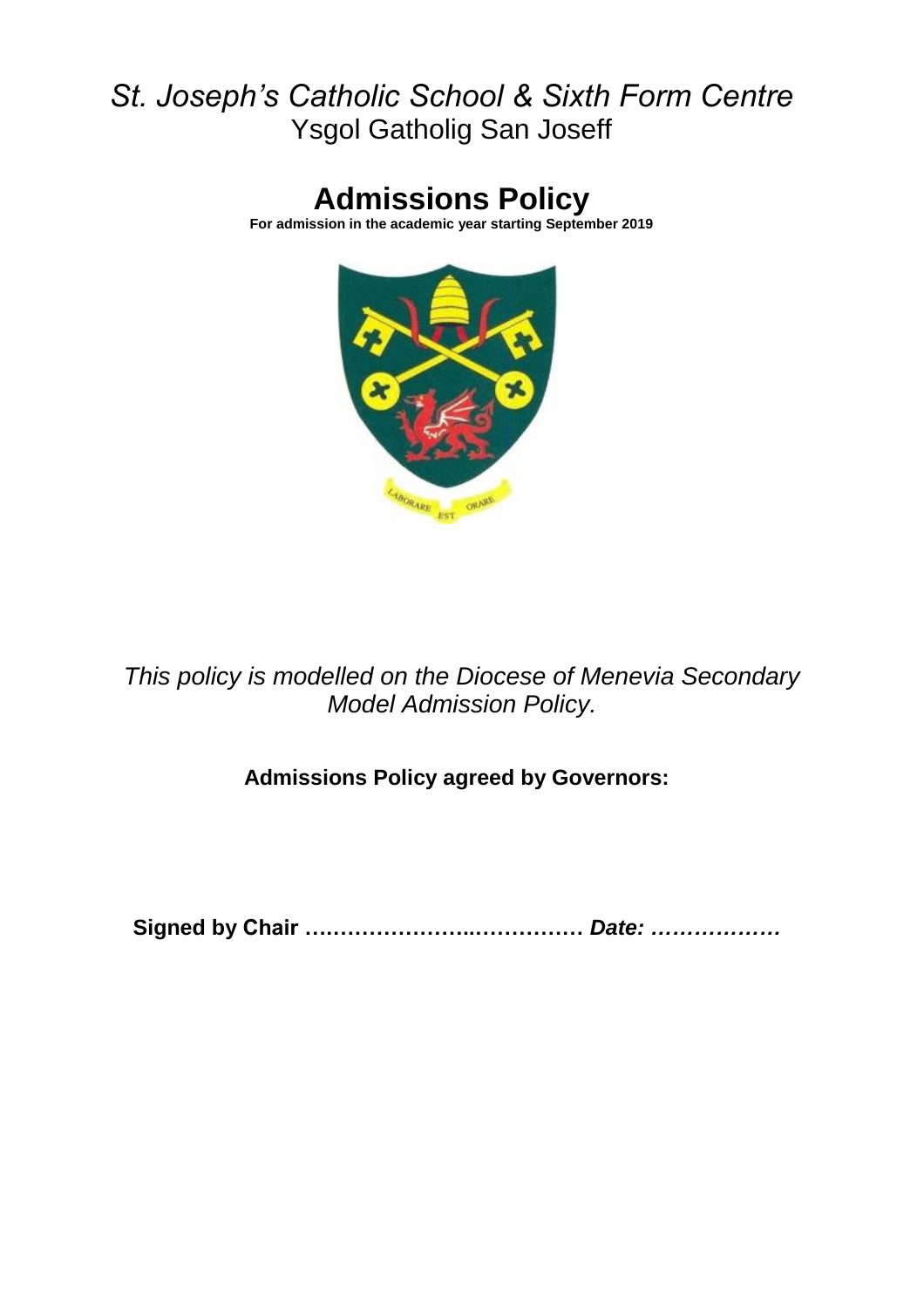## Name of School: **St Joseph**'**s Catholic School & Sixth Form Centre**

The Admission Policy of the Governors of St Joseph's is as follows:

The ethos of this school is Catholic. The school was founded by the Catholic Church to provide education for children of Catholic families. The school is conducted by its governing body as part of the Catholic Church in accordance with its Trust Deed and Instrument of Government and seeks at all times to be a witness to Jesus Christ. We ask all parents applying for a place here to respect this ethos and its importance to the school community. This does not affect the right of parents who are not of the faith of this school to apply for and be considered for a place here.

The School's Admission Number for the school year 2018/19 is 144 (NPT Secondary School Capacity Calculation, summer 2017).

If the number of applications exceeds the admission number, the governors will give priority to applications in accordance with the criteria listed, provided that the governors are made aware of that application before decisions on admissions are made (see Note 1 below).

In all categories the governors will give priority to those who have a brother or sister (see Note 3 below) attending St Joseph's at the time of admission and then to those children living closest to the school determined by shortest distance (see Note 5).

- 1. Baptised Catholic children (see Note 2 below) who are (or who have ever been) in the care of the local authority (children in care) or provided with accommodation by the local authority (e.g. children with foster parents) (Section 22 of the Children Act 1989); and baptised Catholic children who are adopted or who are the children of military personnel.
- 2. Non-Catholic children who are (or who have ever been) in the care of a local authority (children in care) or provided with accommodation by the local authority (e.g. children with foster parents) (Section 22 of the Children Act 1989); and children who are adopted or who are the children of military personnel.
- 3. Baptised Catholic children who currently attend a designated Catholic feeder school (see Note 4 below).
- 4. Baptised Catholic children who currently live in the parish area of a designated Catholic feeder school who are not currently attending the designated Catholic feeder school (see note 4 below).
- 5. Other Baptised Catholic children.
- 6. Non-Catholic children who currently attend a designated Catholic feeder school.
- 7. Other Non-Catholic children.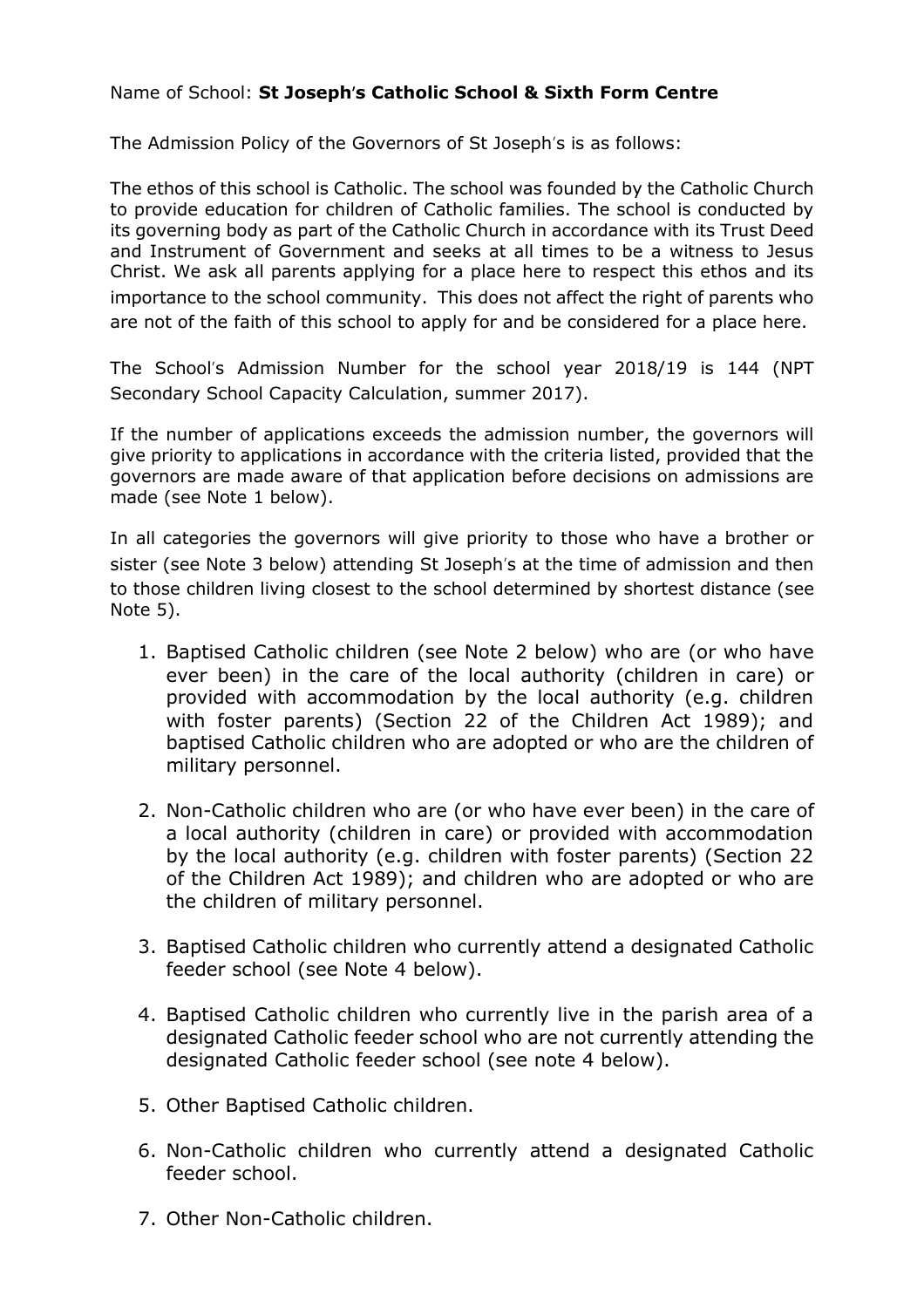## **Note 1**

Children with a Statement of Special Educational Needs that name the school must be admitted. This will reduce the number of places available to other applicants*.*

## **Note 2**

In all categories, for a child to be considered as a Catholic, evidence of Catholic Baptism or Reception into the Church will be required. For a definition of Baptised Catholic see the Appendix. Those who face difficulties in producing written evidence of baptism should contact their Parish Priest.

Parents making an application for a Catholic child should also complete a supplementary information form (SIF). Failure to complete the SIF may affect the criterion the child's name is placed in.

## *Note 3*

For Catholic and non-Catholic children the definition of a brother or sister is:

- A brother or sister sharing the same parents;
- Half-brother or half-sister, where two children share one common parent;
- Step-brother or step-sister, where two children are related by a parent's marriage;
- Adopted or fostered children

The children must be living permanently in the same household.

#### **Note 4**

The designated feeder schools for St Joseph's Catholic School& Sixth Form Centre are:

- St. Joseph's Catholic Junior School, Port Talbot;
- St. Therese's Catholic Primary School, Sandfields;
- St. Joseph's Catholic Primary School, Neath.

*N.B. Traditionally some Catholic pupils from Neath-Port Talbot attend St. Joseph*'*s in Clydach and may choose to return to educational provision in their own local authority by electing to attend St. Joseph*'*s Catholic School & Sixth Form Centre.* 

The parish areas for the feeder schools are as follows:

- St. Joseph, Port Talbot;
- St. Philip Evans, Cwmavon;
- St. Therese of Lisieux, Sandfields;
- Our Lady of Margam, Margam;
- St Joseph, Cymer;
- St. Joseph, Neath;
- Our Lady of the Assumption, Briton Ferry;
- St. John Kemble, Glynneath;
- St. Benedict, Clydach;
- Sacred Heart, Ystradgynlais.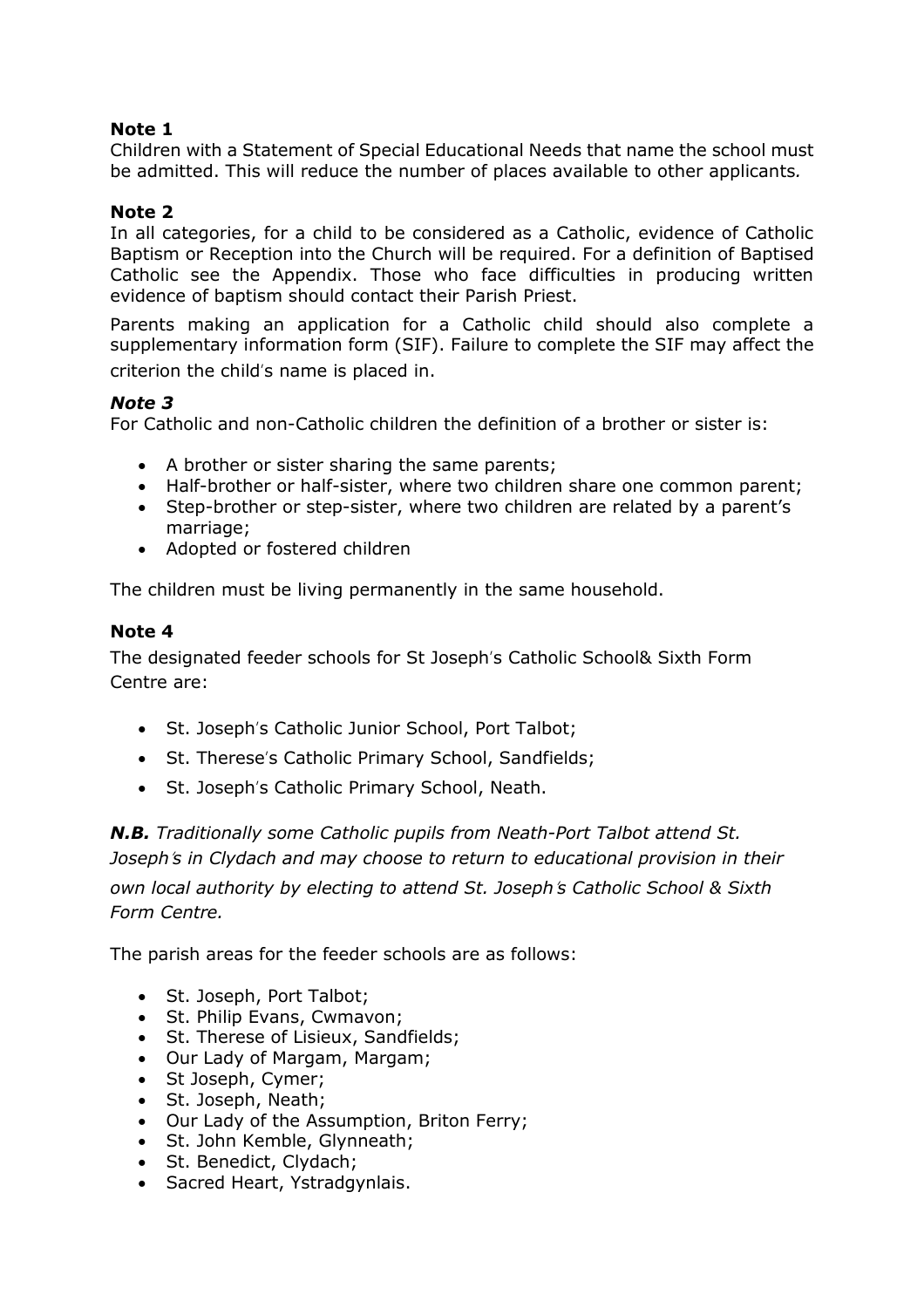Parish maps are available in the parishes and at the schools or by post on request.

## **Note 5**

Distances are calculated on the basis of nearest suitable walking distance between the applicant's home address and a point decided by the school, usually the front gate. The local authority uses a computerised system, which measures all distances in metres. Ordnance Survey supplies the co-ordinates that are used to plot an applicant's home address within this system.

The home address of a pupil is considered to be the permanent residence of a child. The address must be the child's only or main residence for the majority of the school week. Documentary evidence may be required*.*

Where care is split equally between mother and father, parents must name which address is to be used for the purpose of allocating a school place and proof may be requested.

#### **APPLICATIONS**

Applications may be made via NPT's online process or by means of a written application form (obtainable from the school and printable from the school's website). In accordance with the new statutory code letters confirming secondary places will be issued on the same date, the common offer date for the local authority.

#### **APPEALS**

Parents who wish to appeal against the decision of the Governors to refuse their child a place in the school may apply in writing to Chair of Governors. Appeals will be heard by an independent panel.

#### **REPEAT APPLICATIONS**

Unless there are significant and material changes in the circumstances of a parent's application for their child or the school, the governors will not consider a repeat application in the same academic year.

#### **LATE APPLICATIONS**

Late applications will be dealt with according to the local authority co-ordinated scheme.

#### **CHANGE OF PREFERENCE**

Once parent/carers have submitted their preferences they will not be allowed to change them without an exceptional change in circumstances, for example, if the family has recently moved address or an older sibling has changed schools.

All requests to change preferences should be made in writing to the Local Authority.

Any parent/carer who submits an application for a change of preference for an oversubscribed school, without an exceptional change in their circumstances, will have that application refused.

## **APPLICATIONS OTHER THAN THE NORMAL INTAKE TO Y7**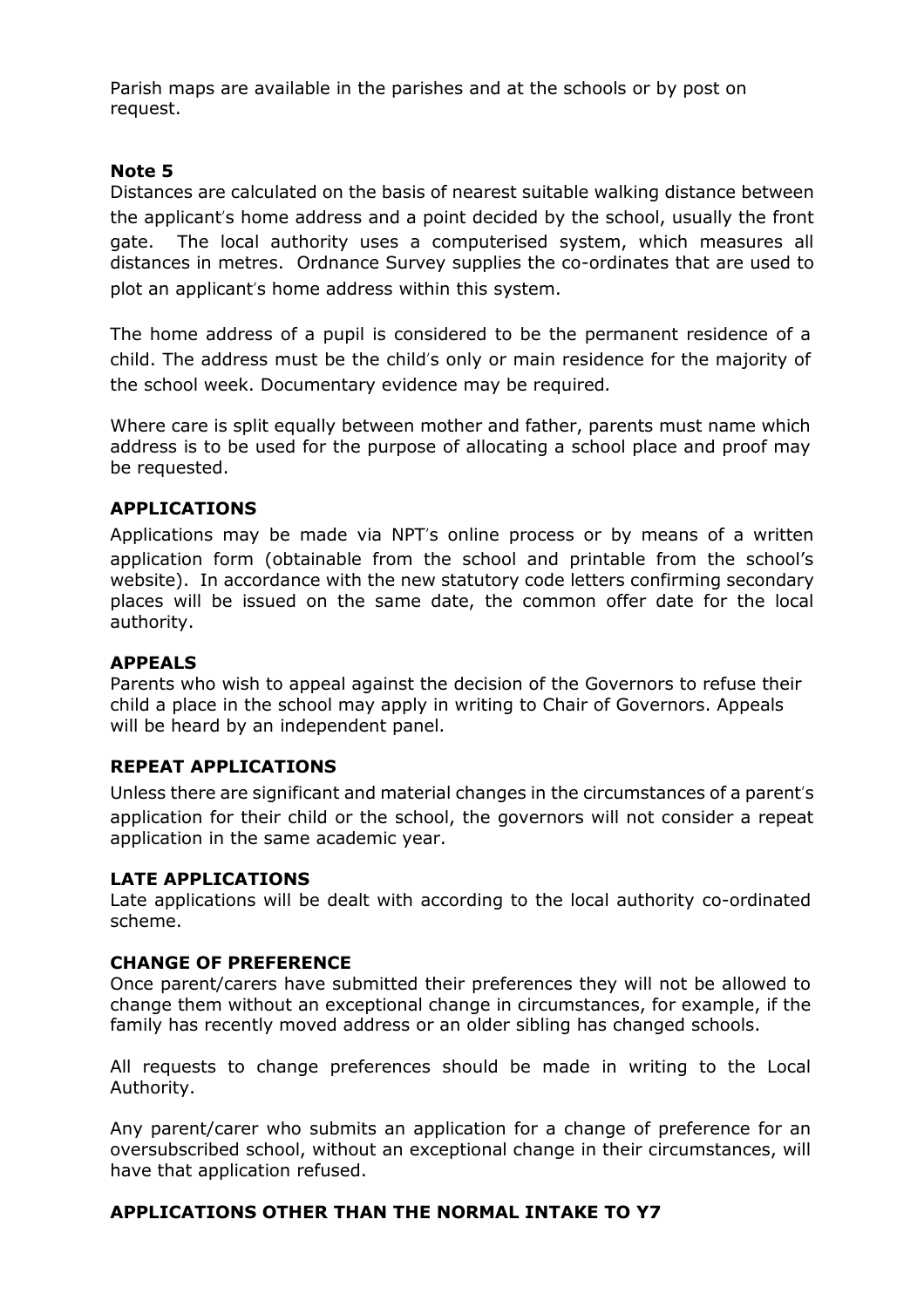For transfers for other schools in NPTCBC, applications should be made to the local authority who will need to consult with the school. For transfers from out of county (or from abroad), applicants may contact the local authority, who will contact the school, or directly to the school.

### **WAITING LISTS**

Parents whose children have not been offered their preferred school will be informed of their right of appeal and will be added to their preferred school's waiting list.

The Local Authority will send voluntary aided and foundation schools their waiting lists following the offer of school places.

Waiting lists for admission will remain open until the 30 September and will then be discarded. Parents may apply for their child's name to be reinstated until the end of the academic year when the list will be discarded.

Waiting lists will not be fixed following the offer of places. They will be held in accordance with the order of priority for allocating places and are therefore subject to change. This means that a child's position on the waiting list could go up or down. Any late applicants accepted will be added to the school's list in accordance with the order of priority for allocating places.

Inclusion on a school's waiting list does not mean that a place will eventually become available. It may be that those already offered places may accept them, thereby filling all available places.

Children who are the subject of a direction by a local authority to admit or who are allocated to a school in accordance with a Fair Access Protocol take precedence over those on a waiting list.

## **IN YEAR FAIR ACCESS PROTOCOL**

The governing body has adopted the LA fair access protocol for admission of previously excluded or hard to place children.

## **YEAR 12 ADMISSIONS POLICY**

The School's Admission Number for year 12 for 2016 – 17 is 143 (NPT Secondary School Capacity Calculation, summer 2017).

Students who are already on roll at St. Joseph's Catholic School & Sixth Form Centre do not need to apply (though they will be asked to indicate whether or not they intend to remain and if so, will state their preferred subject options). If the number of applications exceeds 150, the governors will give priority to applications in accordance with the same criteria set out for Year 7 entry.

There is no charge or cost related to the admission of a child to St. Joseph's Catholic School & Sixth Form Centre.